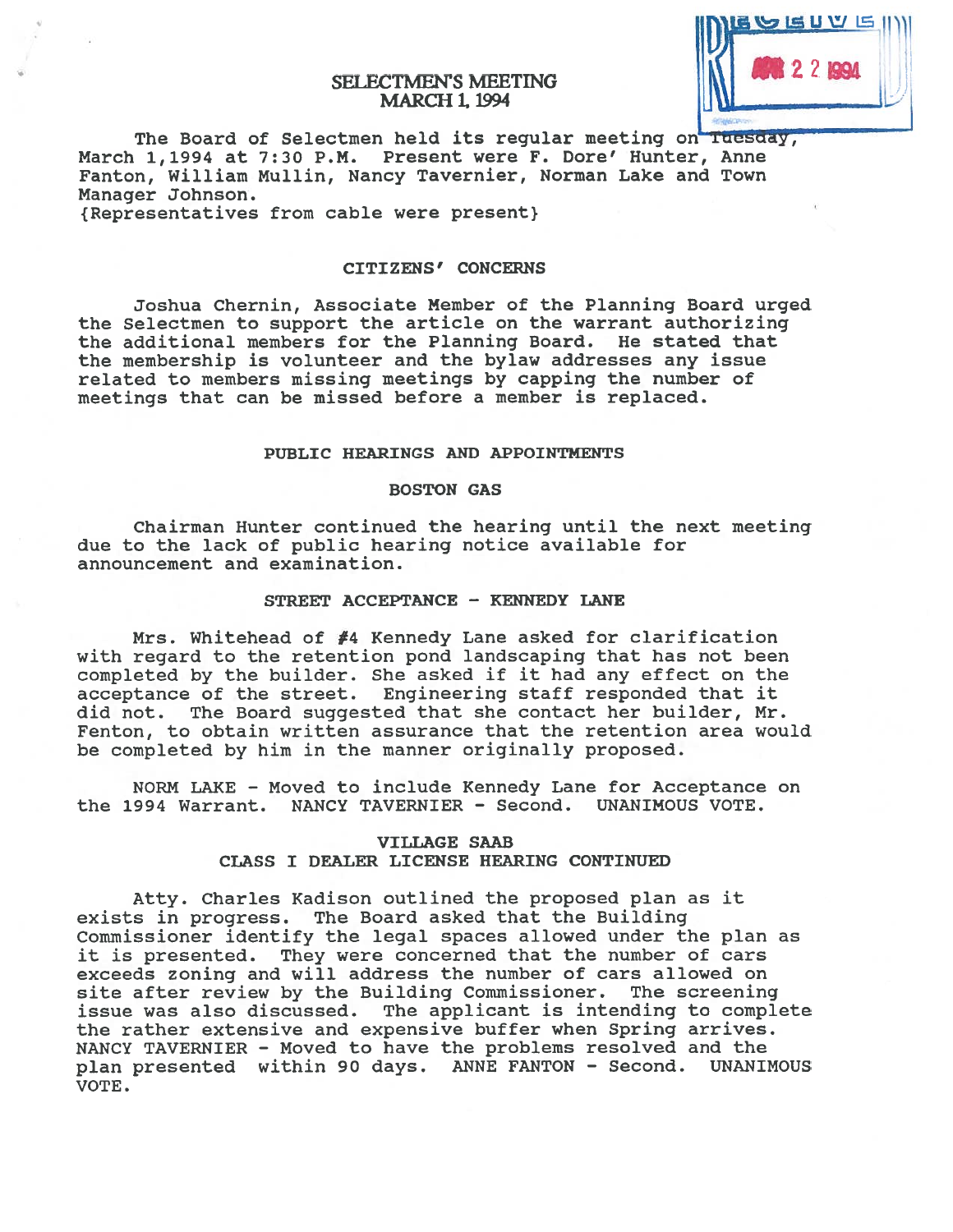## BOARD OF HEALTH NURSING SERVICE - PUBLIC HEALTH PROGRAMS

Bill Mclnnis outlined the programs that they were proposing to conduct with fund balances in the Nursing Enterprise Fund. Nancy Tavernier reiterated that the money to be spen<sup>t</sup> on these programs would not be the \$30,000 originally set aside for the consultant. She further urged them not to duplicate services already offered and to charge fees where appropriate. ANNE FANTON - Moved to approve the planned programs as presented without aerobics, the programs to be paid for out of the current Enterprise Fund Balance. NANCY TAVERNIER - Second. UNANIMOUS VOTE.

#### CONSENT CALENDAR

Approved with Items 8 and 9 held for discussion. Item <sup>B</sup> amend minutes of January 18 third paragraph amended. NANCY TAVERNIER - Moved to accep<sup>t</sup> the Minutes as amended. NORM LAKE - Second. UNANIMOUS VOTE. Item 10 - Norm noted that he was not at the original hearing and therefore the decision should be amended to reflect this. BILL MULLIN - Moved to amend the Wendy's decision to reflect Norm's absence at the December 14th Meeting. NANCY TAVERNIER - Second. UNANIMOUS VOTE.

## SELECTMEN'S BUSINESS

Eagle Scout Court of Honor — Nancy to represen<sup>t</sup> the Board.

Warrant Message - The Board discussed the Chairman's draft message for the warrant. Bill felt that it was fairly negative and suggested that if it's important to assign responsibility for the Ed Reform Formula, we change it from legislature to State Government and Governor. It was suggested that its political nature be toned down. Dore' said he would take the comments into consideration and do some redrafting. Anne concurs with some of the concerns Bill raises, but for the most par<sup>t</sup> is comfortable with it if some changes are made to reflect a non- accusatory nature and add the choices offered to Town Meeting as <sup>a</sup> major change this year. The Board felt it was positive and responded to Town Meetings wishes. Dore' concurred and will make changes. Norm felt it is important that we are not blaming the schools and we are not feuding with the schools. Norm also noted that under ed reform, the school choice monies are not available for use.

WARRANT DISCUSSION CONTINUATION - Don outlined the items for bonding and the requirements for that bonding. Options for packaging the bonding articles and the need for 2/3 votes that would be required for bonding items. Don cautioned that the payback would be high in <sup>96</sup> but the debt would be retired and payments would return to the normal schedule when the debt we already have gets retired. Dore' asked why we could not cut them out and pu<sup>t</sup> forward as <sup>a</sup> 2 1/2 debt exclusion. Nancy felt it would increase tax payments if an override was passed.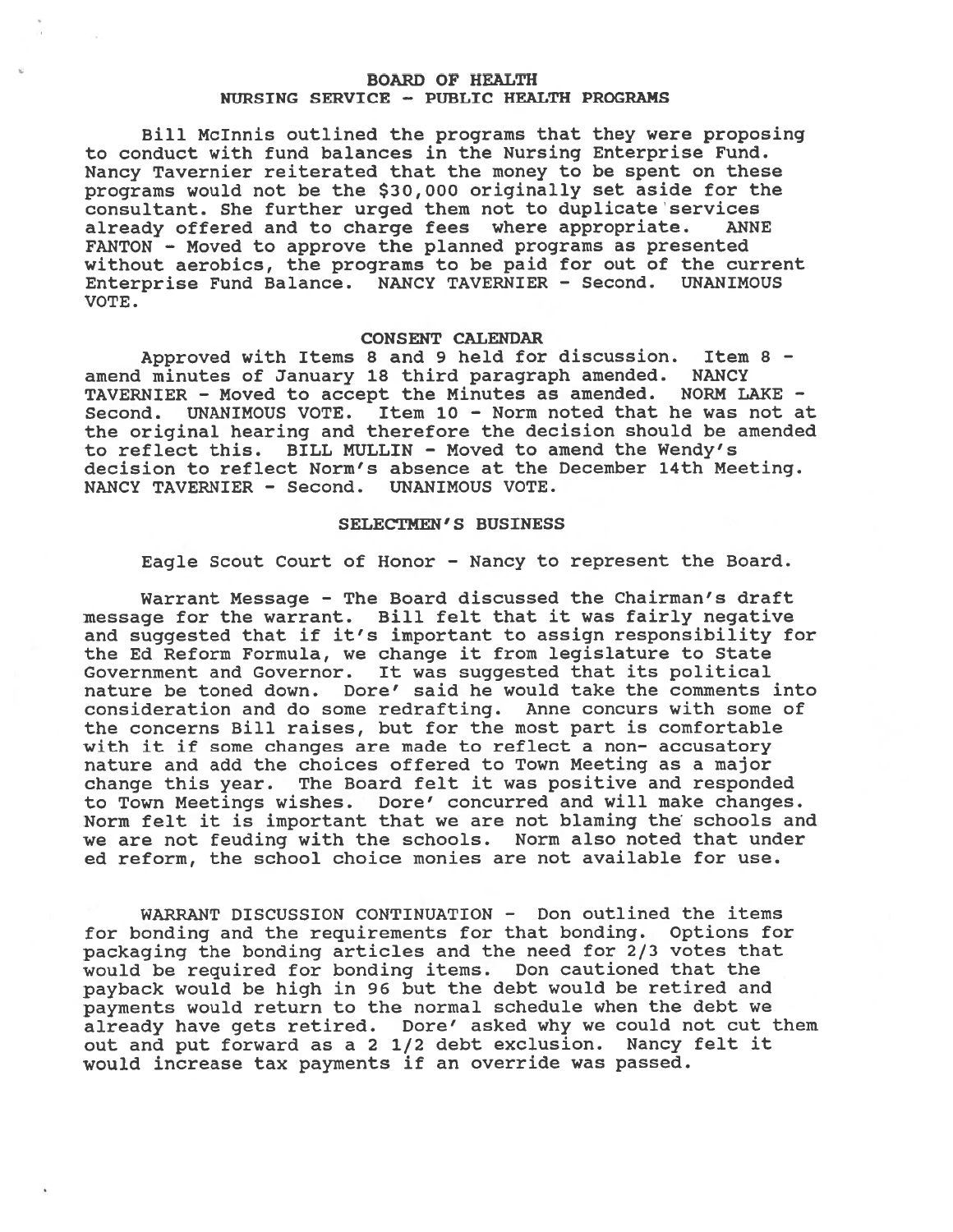Don said that we needed to continue our debt to solve the problem of absorbing the capital costs into our budgets each year. Consensus is that the Board is happy with the bonding concept. Don urge<sup>d</sup> the 2/3 vote was important and we need to let people know this course avoid possible overrides.

WILLIAM MULLIN - Move to pursue the bonding approach incorporating Plan #1 Manager's recommendations as presented. NANCY TAVERNIER - Second. UNANIMOUS VOTE.

Base "B" Budget — 11 million, Bonding will be set aside as <sup>a</sup> group of articles or group. Dore' felt we needed to provide <sup>a</sup> logical way to group the articles for bonding and will work with staff to develop <sup>a</sup> grouping. The ladder truck will be in its own article as well as paving and the Blanchard Chimney Repair.

Planning Board member increase was discussed. NANCY TAVERNIER - Moved to defer until Planning is able to clarify any outstanding issues. BILL MULLIN - Second. 3-2 Dore' and Anne No.

Adams Street Land - Bill Mullin noted that he was satisfied with the proposal since he had received responses to all his many questions. The units will be pre—sold so many issues of feasibility will be addressed. Profits will be used for affordable housing. NORM LAKE - Moved to recommend. NANCY TAVERNIER - Second. UNANIMOUS VOTE.

NESWC- NANCY TAVERNIER - Moved to approve. ANNE FANTON - Second. 4-1 William Mullin, Abstaining.

Item 2, Bonding Package <sup>=</sup> WILLIAM MULLIN - Moved to recommend the Bonding Package listed as Item 2. ANNE FANTON - **UNANIMOUS** 

Command Vehicle - NORM LAKE - Moved to recommend and separate out as separate article. NANCY TAVERNIER - Second. UNANIMOUS VOTE.

Impact Fee Bylaw - NANCY TAVERNIER - Moved to recommend. BILL MULLIN - Second. UNANIMOUS VOTE.

Establish Stabilization Fund Article - NORM LAKE - Moved to establish Article and to defer recommendation. NANCY TAVERNIER - Second. UNANIMOUS VOTE.

Planning Articles — BILL MULLIN - Moved to defer on Planning Articles. No second. Motion Lost.

ANNE FANTON - Moved to recommend Articles p,q,r,s NANCY TAVERNIER - Second. UNANIMOUS VOTE.

NORM LAKE - Moved to defer on Citizens Petition FF. ANNE FANTON - Second. UNANIMOUS VOTE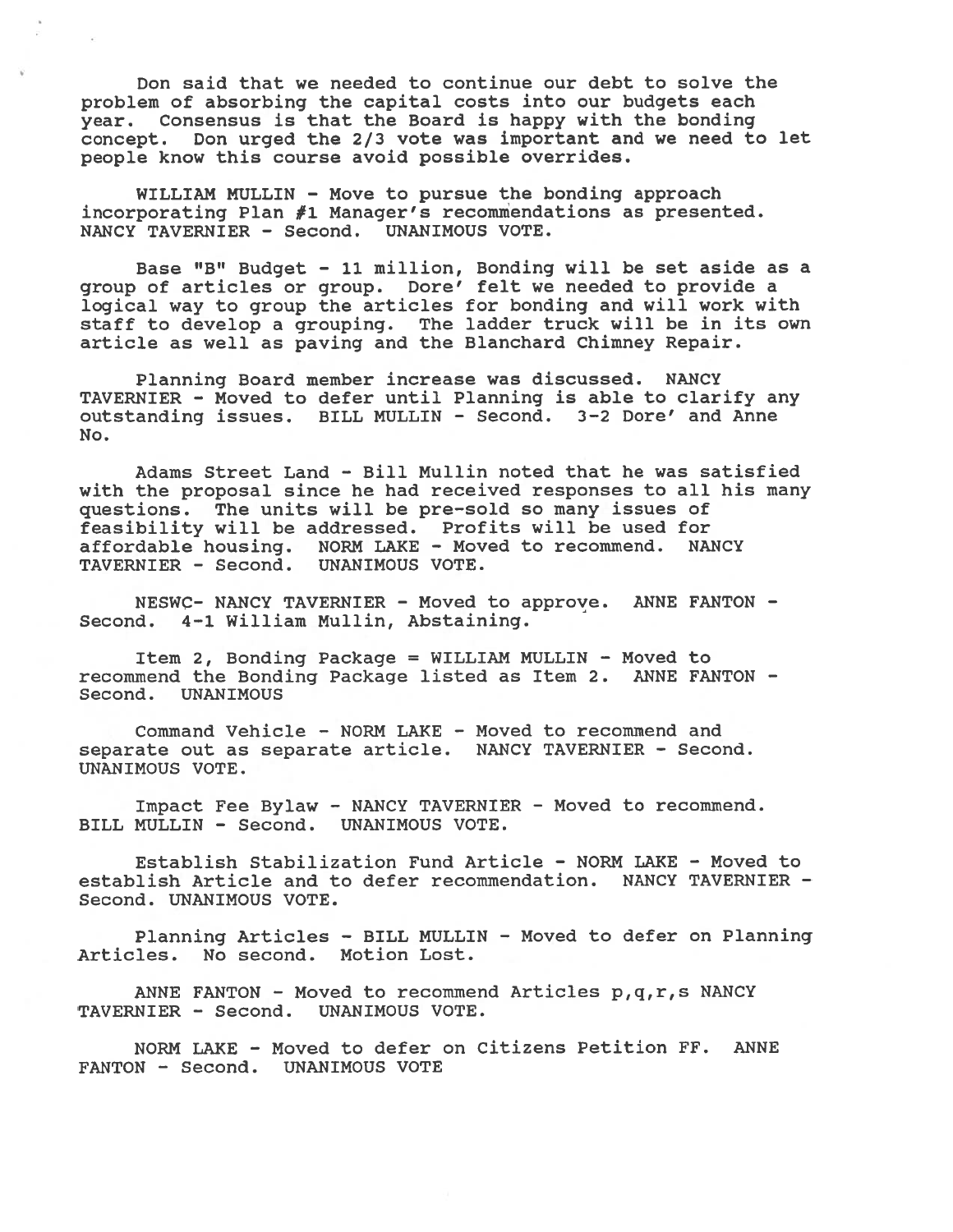NANCY TAVERNIER - Moved to recommend Article T. ANNE FANTON — Second. 4—1, Bill Mullin, No

NANCY TAVERNIER - Moved to recommend Article U. ANNE FANTON — Second. 3-2, Bill Mullin and Norm Lake, No

NORM LAKE - Moved to Defer Recommendation on Article V -BILL MULLIN - Second. UNANIMOUS VOTE.

NANCY TAVERNIER - Moved to recommend Article W. NORM LAKE - Second. UNANIMOUS VOTE.

NANCY TAVERNIER - Moved to recommend Article X. ANNE FANTON - Second. UNANIMOUS VOTE.

NORM LAKE - Moved to recommend Article Y with clearer summary. NANCY TAVERNIER - Second. 4-1 Bill Mullin, No.

NORM LAKE - Moved to recommend Article Z — NANCY TAVERNIER - Second. UNANIMOUS VOTE

ANNE FANTON - Moved to recommend Article AA - NANCY TAVERNIER - Second. 4-1 Bill Mullin, No.

ANNE FANTON - Moved to recommend Article DD - NANCY TAVERNIER - Second. UNANIMOUS VOTE.

NANCY TAVERNIER - Moved to Recommend T and DD and move to Consent, FF to be Deferred. NORM LAKE - Second. UNANIMOUS VOTE.

ANNE FANTON - Moved to recommend Article GG - NORM LAKE - Second. UNANIMOUS VOTE.

NORM LAKE - Moved to Recommend Article II and HH, Defer JJ, Recommend KK and make no recommendation on MN- NANCY TAVERNIER - Second. UNANIMOUS VOTE.

NORM LAKE - Moved to Defer NESWC Stabilization Article - NANCY TAVERNIER - Second. UNANIMOUS VOTE.

(Please Note that an Index will be attached for this version of the Articles dated 2.25.94)

NANCY TAVERNIER - Moved that all budgets presented at the 1994 Annual Town Meeting be in <sup>a</sup> format that reflects spending requests equal to the total projected revenue available for FY1995. Any reques<sup>t</sup> for appropriation that would exceed this total projected revenue for FY1995 must be presented with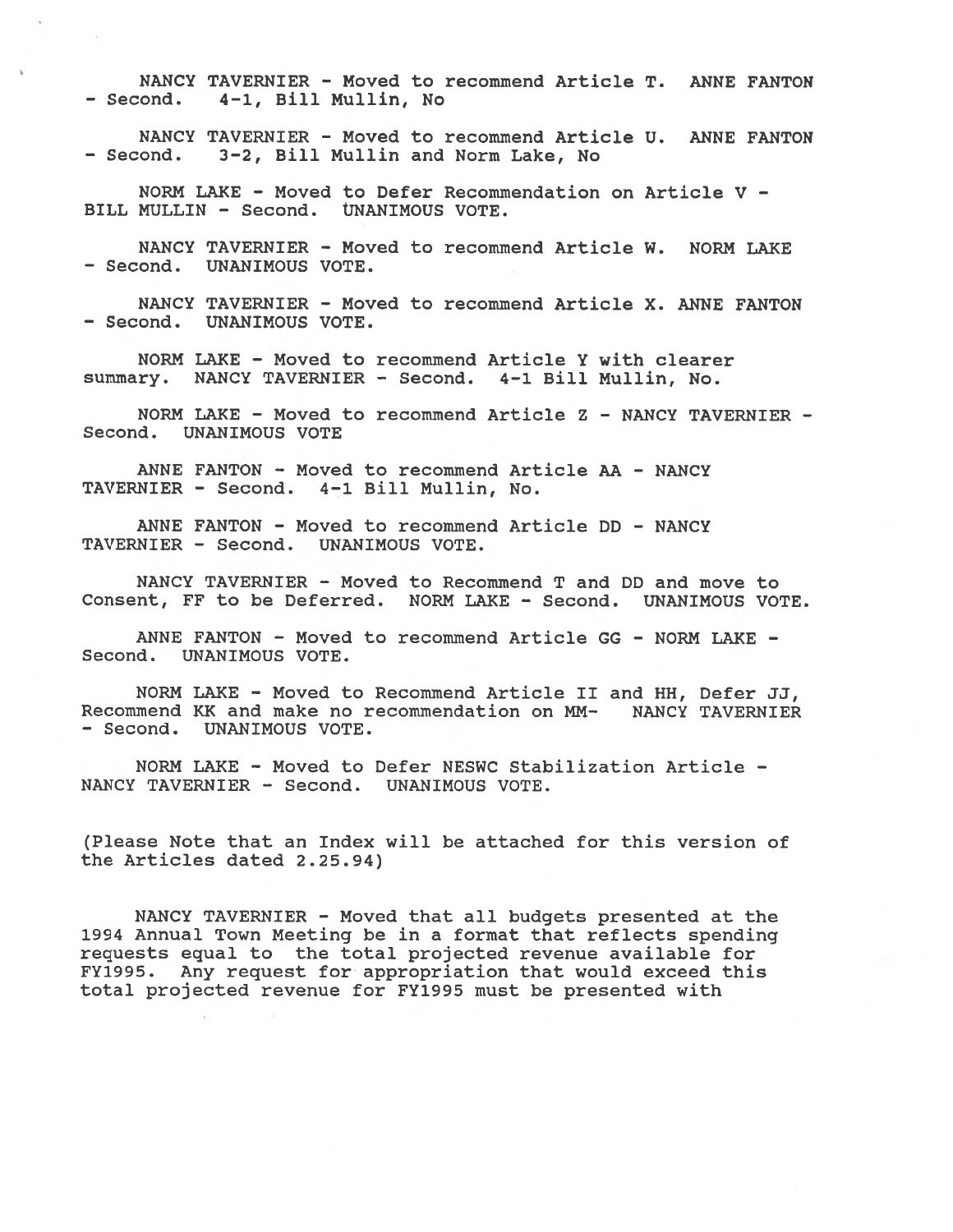appropriate language making its appropriation contingent on the passage of <sup>a</sup> Prop. 2 1/2 override at <sup>a</sup> Special Election to follow. These override questions may be either general, debt exclusion or capital overrides. NORM LAKE — Second. UNANIMOUS VOTE.

#### TOWN MANAGER'S CONCERNS

Public Ceremonies Committee — Nancy discussed her research on this issue of appointing authority with respec<sup>t</sup> to the PCC. It appears that the Charter supersedes and the Town Manager is responsible for appointing this committee. VCC will be asked to submit candidates to the Town Manager for possible appointment.

NANCY TAVERNIER - Moved to approve the reques<sup>t</sup> from staff to increase self funding in the amount of \$111,000. NORM LAKE — Second. UNANIMOUS

The Board adjourned at 11:45 P.M

 $\bigcup_{\text{Christine Joyce}} \bigwedge_{\text{Type}}$ Recording Secty.

cmjWll—(510)

Clerk Ville Chule  $7/19/94$ 

Date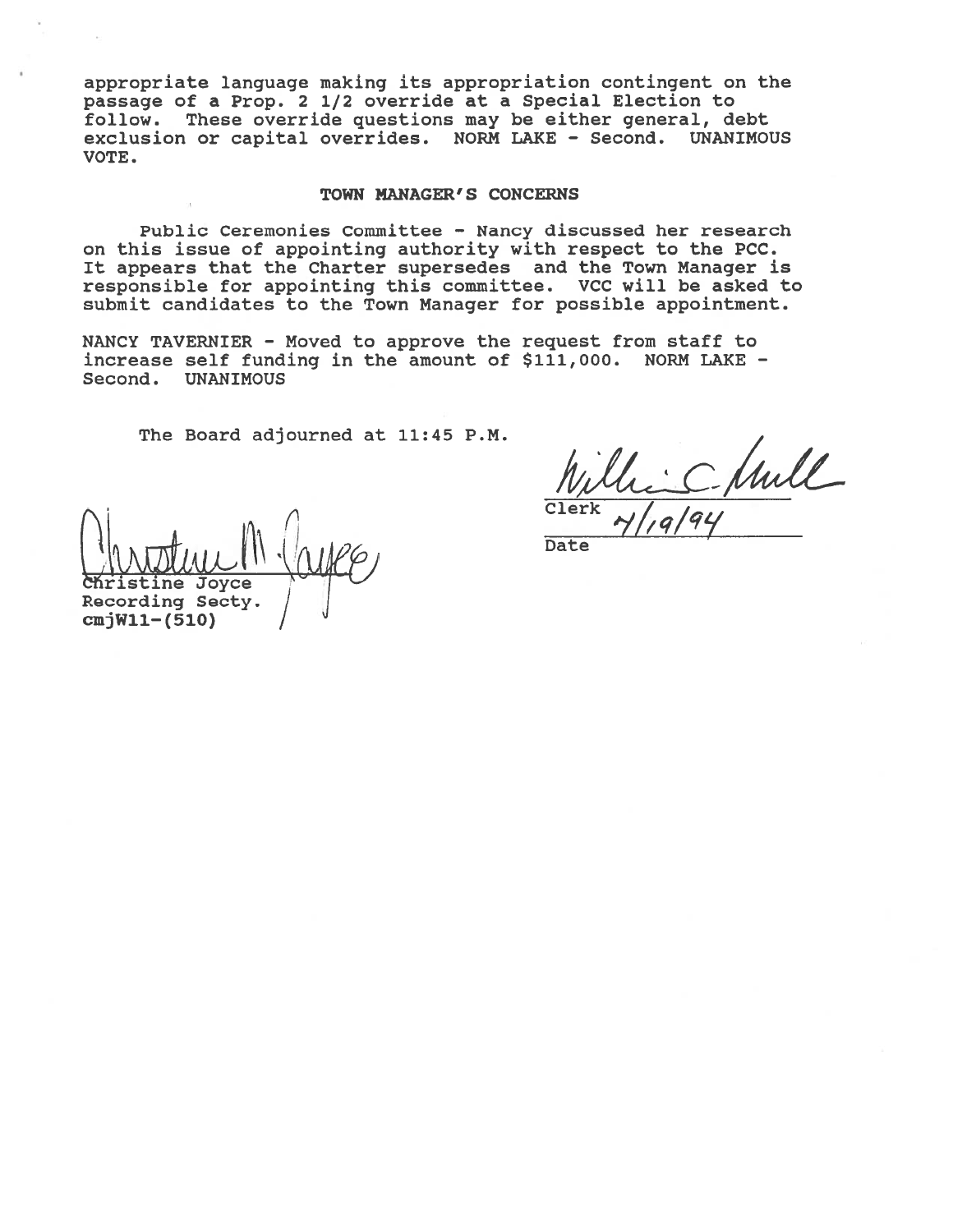#### FEBRUARY 25, 1994

TO: Board of Selectmen

FROM: F. DORE' HUNTER, Chairman

SUBJECT: SELECTMEN'S REPORT

**AGENDA** 

## ROOM 204

## MARCH 1, 1994

- I. CITIZEN'S CONCERNS
- II. PUBLIC HEARINGS & APPOINTMENTS
- 1. 7:31 CHAIRMAN'S MINUTE
- 2. 7:32 BOSTON GAS GREAT ROAD Enclosed please find petition information and staff comment for Board action.
- 3. 7:45 PUBLIC HEARING STREET ACCEPTANCE KENNEDY LANE
- 4. 7:50 VILLAGE SAAB Class I License review continued from December Renewal action.
- 5. 8:15 BOARD OF HEALTH William Mclnnis will presen<sup>t</sup> proposed Public Health programs for Board review and action.
- III. SELECTMEN'S BUSINESS
- 6. EAGLE SCOUT Enclosed <sup>p</sup>lease find <sup>a</sup> reques<sup>t</sup> for attendance at <sup>a</sup> Court of Honor from Troop 32 for assignment.
- 7. CONTINUED BUDGET DISCUSSION
- IV. CONSENT AGENDA
- 8. MINUTES Enclosed <sup>p</sup>lease find minutes of January 18, 1994 for Board approval.
- 9. WENDY'S SITE PLAN SPECIAL PERMIT Enclosed is the Site Plan Special Permit decision for Board action.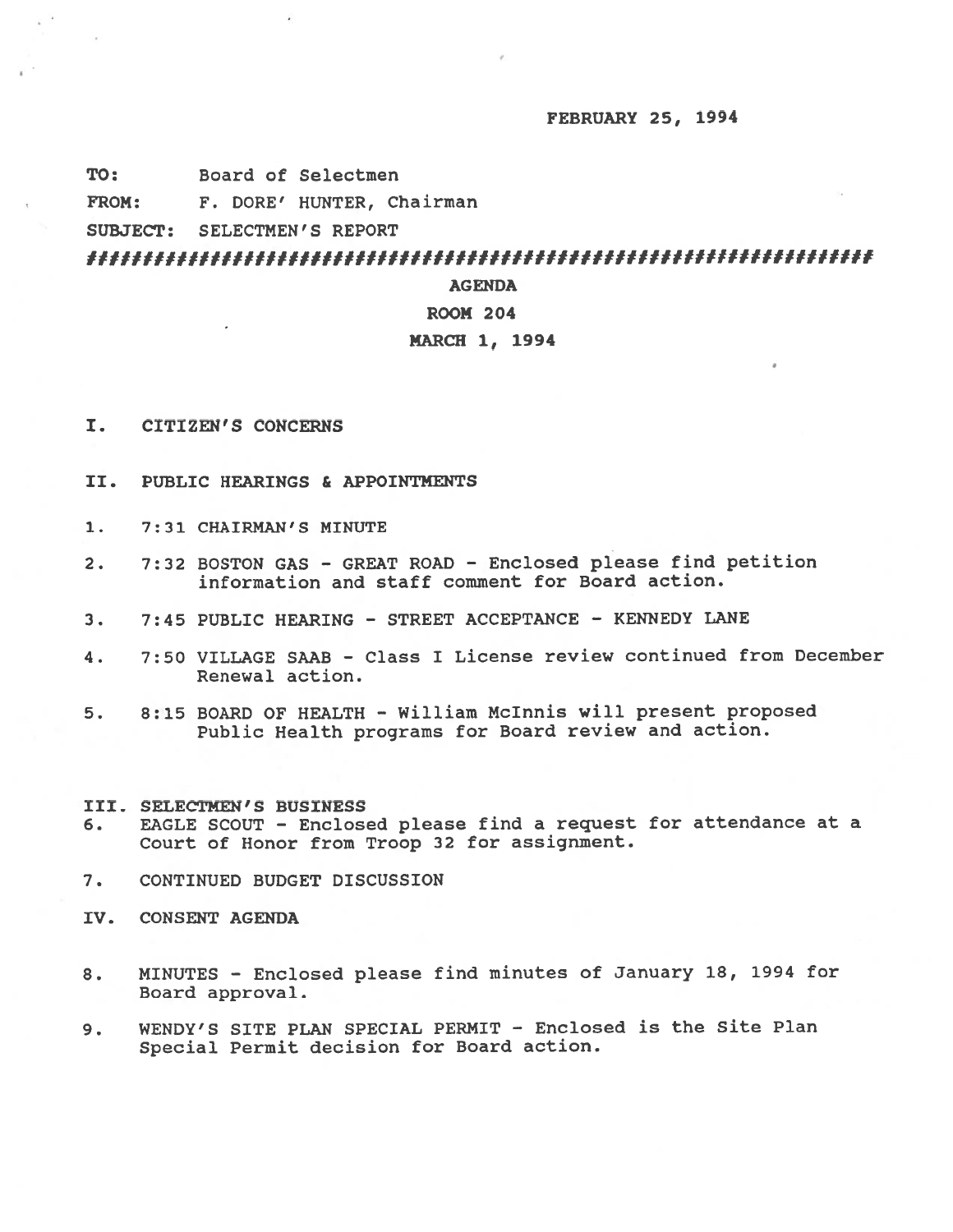- 10. ACCEPT GIFT WEST ACTON CITIZEN'S LIBRARY Enclosed <sup>p</sup>lease find three <sup>g</sup>ifts of money for Board action.
- 11. PROCLAMATION Enclosed <sup>p</sup>lease find <sup>a</sup> reques<sup>t</sup> from American Red Cross to proclaim March as American Red Cross Month for Board action.
- V. TOWN MANAGER'S REPORT
- VI. EXECUTIVE SESSION

#### MEETINGS

- February 27 ACHC Adams Street Project at Town Hall
- April 10, 1994 2-4 P.M. Open House Senior Center

## ADDITIONAL INFORMATION

Enclosed please find additional correspondence which is strictly informational and requires no Board action.

#### FUTURE AGENDAS

To facilitate scheduling for interested parties, the following items are scheduled for discussion on future agendas. This IS NOT <sup>a</sup> complete agenda.

March .1994 Metropolitan Deli - Special Use Permit Common Vic Costa Donuts - Special Use Permit Common Vic. NARA/Bldg. Commissioner Public Meeting Sichuan Pavilion, Inc. - LIQUOR RE-HEARING

 $MARCH$  29 - 1994 Beginning at 8:00 P.M.

82\$ acs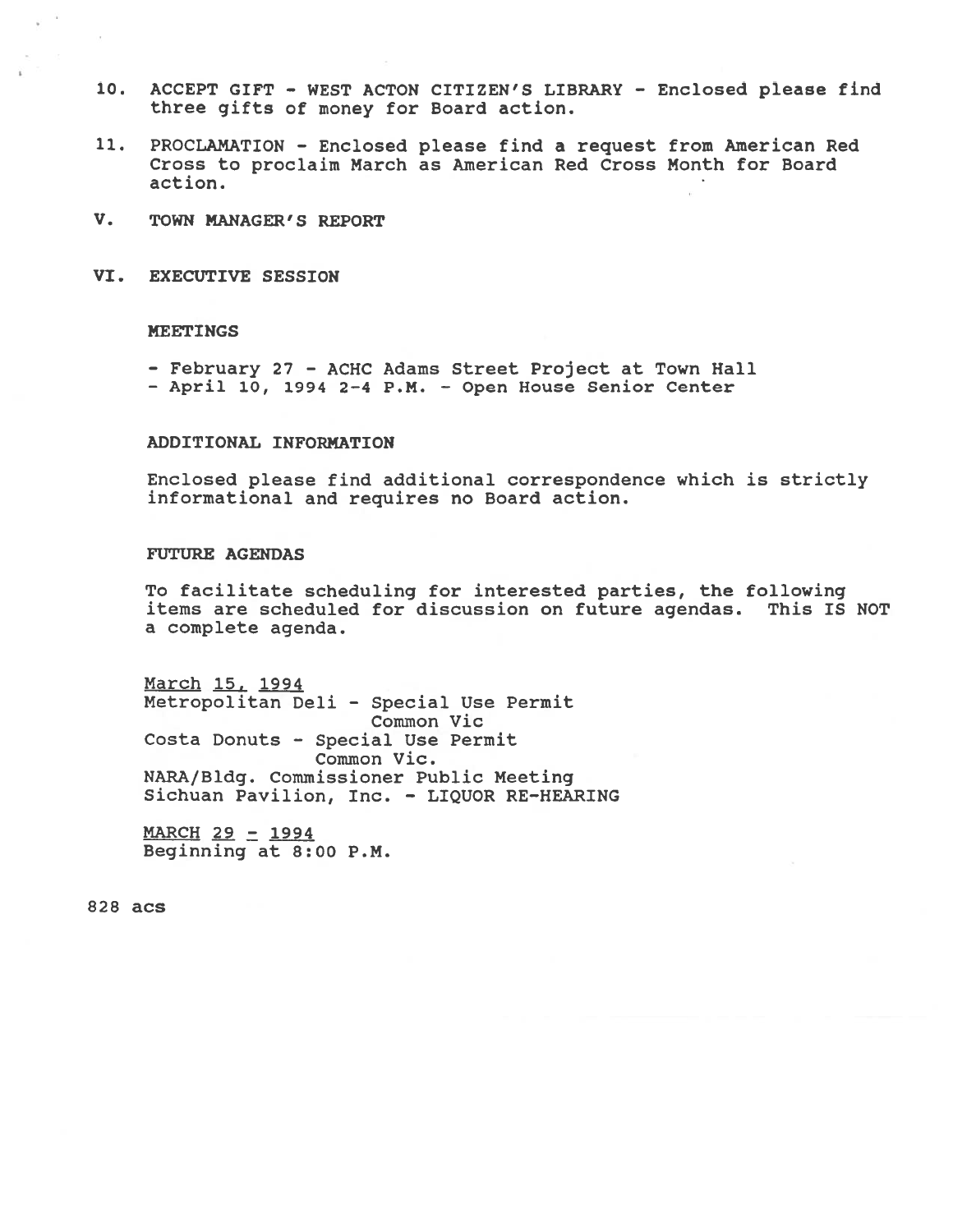## 1994 ANNUAL TOWN MEETING WARRANT ARTICLE INDEX

# ARTICLE ARTICLE TITLE PAGE Article 1 Choose Town Officers Article 2 Hear and Accept Reports Article 3<sup>\*</sup> Council on Aging Van Enterprise Budget Article 4' Nursing Enterprise Budget Article 5' Septage Disposal Enterprise Budget Article 6' NESWC Enterprise Budget Article 7<sup>\*</sup> Merriam School Enterprise Budget Article 8 Budget Transfer Article 9 Budget Article Article A\* Self Funding Program Article B Budget Funding Memorial Library Article C# West Acton Citizen's Library Article D Blanchard Auditorium Chimney Repair Article E Use of Funds to Reduce the Tax Rate Article F<sup>\*</sup> Storm Appropriation Article G' Transfer of Funds Cemetery Land Fund Article H' Alternative Revenue Sources Article I' Chapter 90 Highway Reimbursement Article  $J^*$  Acceptance of Gifts of Land Article K' Street Acceptance Article L' Charter Road Sidewalk Easement -Richards Article M' Charter Road Sidewalk Easement - Smith Article N' Charter Road Sidewalk Easement - Sackman Article 0' Main Street Easement Article P WEST ACTON VILLAGE (WAV) GENERAL BUSINESS (GB) AND LIMITED BUSINESS (LB) DISTRICTS IN WEST ACTON Article Q VILLAGE RESIDENTIAL DISTRICT IN WEST ACTON Article R PARKING IN VILLAGE DISTRICTS

- Article S SITE PLAN SPECIAL PERMIT IN VILLAGE DISTRICTS
- Article T TRACT Of LAND REQUIRED FOR CERTAIN DEVELOPMENTS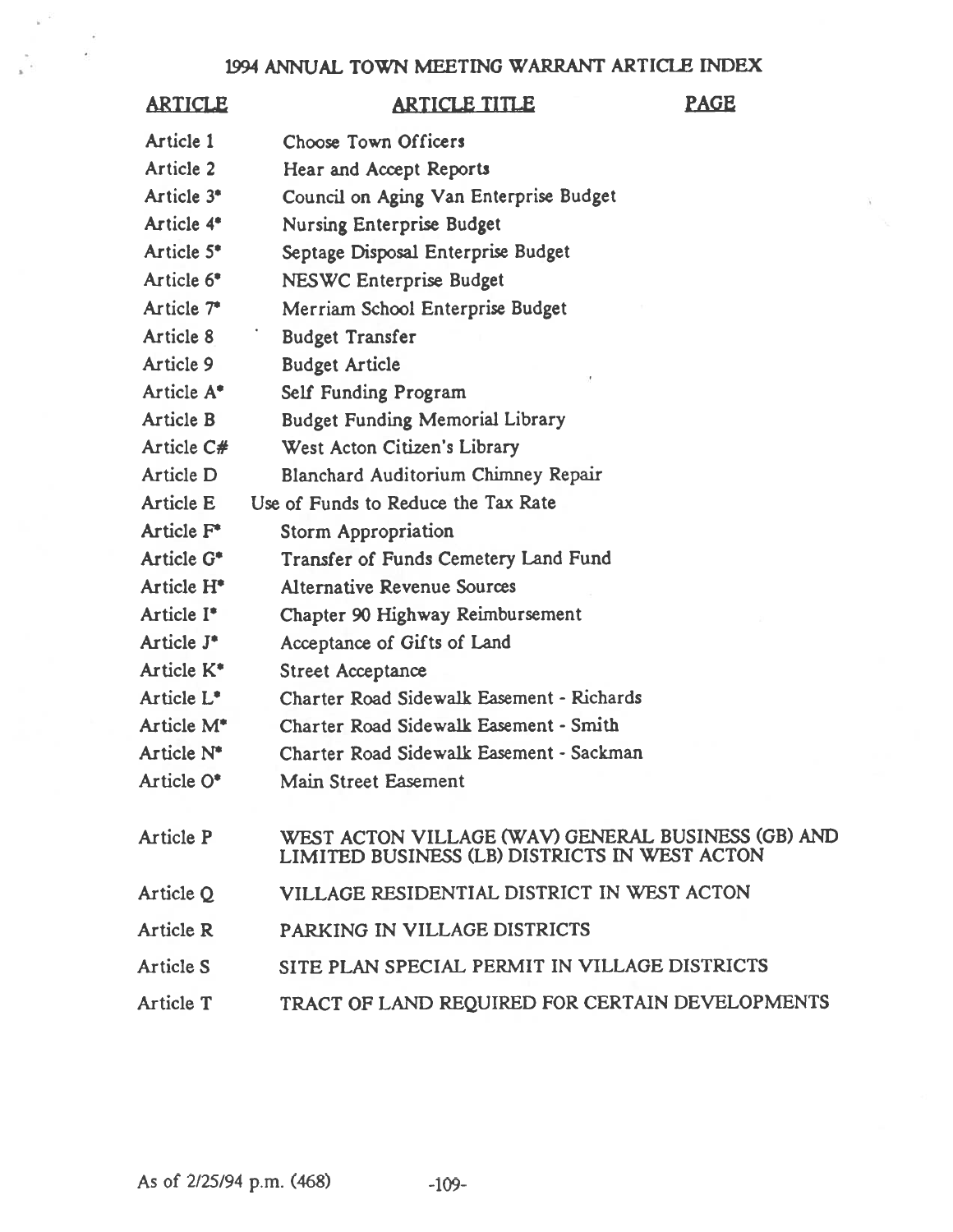- Article U MAXIMUM LIMITS FOR RESIDENTIAL COMPONENT IN PLANNED UNIT DEVELOPMENTS
- Article V CORRECTIONS, CLARIFICATIONS AND MINOR ADJUSTMENTS TO THE ZONING BYLAW
- Article W ACCOMMODATION OF HANDICAPPED AND VAN ACCESSIBLE PARKING
- Article X CHANGE SPECIAL PERMIT REQUIREMENT FOR COMMON DRIVES
- Article Y ELIMINATE SPECIAL PERMIT REQUIREMENTS FOR CERTAIN ACCESSORY USES
- Article Z ELIMINATE PROHIBITION AGAINST AND SPECIAL PERMIT REQUIREMENT FOR TERTIARY WASTEWATER TREATMENT FACILITIES
- Article AA ELIMINATION Of SPECIAL PERMIT REQUIREMENTS FOR CERTAIN DIMENSIONAL PROVISIONS
- Article BB ASSOCIATE MEMBERS FOR PLANNING BOARD WHEN ACTING AS SPECIAL PERMIT GRANTING AUTHORITY
- Article CC ASSOCIATE MEMBERS FOR PLANNING BOARD WHEN ACTING AS SPECIAL PERMIT GRANTING AUTHORITY - CHARTER CHANGE
- Article DD ACCEPTANCE OF LAND AND RELATED EASEMENTS HEARTHSTONE FARM SUBDIVISION
- Article EE Change in Requirements for Child Care Facilities in Residential Areas
- Article FF# Change in Zoning of land in Acton
- Article GO Public Use of Land by Town or Agency Other than the Town of Acton and the Water Supply District of Acton
- Article HH Acceptance of MGL Chapter 140, Section 147A<br>Article II Dog Regulation Amendment to Town Bylaws Article II Dog Regulation Amendment to Town Bylaws<br>Article JJ Amend Local Historic District Bylaw Article JJ Amend Local Historic District Bylaw<br>Article KK\* Remove Police Chief Position from C Remove Police Chief Position from Civil Service Article LL<br>Article MM# Formation of a Municipal Power Or Article MM# Formation of a Municipal Power Organization<br>Article NN School Teachers Early Retirement Article NN School Teachers Early Retirement<br>Article OO Traffic Signals at Route 62 and Hi Article OO Traffic Signals at Route 62 and High Street<br>Article PP Summer Assistant - Engineering Departmen Article PP Summer Assistant - Engineering Department<br>Article QQ Engineering Department Software Article QQ Engineering Department Software<br>Article RR Engineering Department Van Replacement Article SS 4X4 GVW Pickup 3/4 Ton Truck Article TI 4X4 One Ton Dump Truck Article UU 10 Wheel Tractor Article VV Front Endi Wheel Loader Article WW Pavement Program<br>Article XX Replace Nursing Ve

Article XX Replace Nursing Vehicle<br>Article YY Renovation and Installati

Renovation and Installation of Dispatch Console